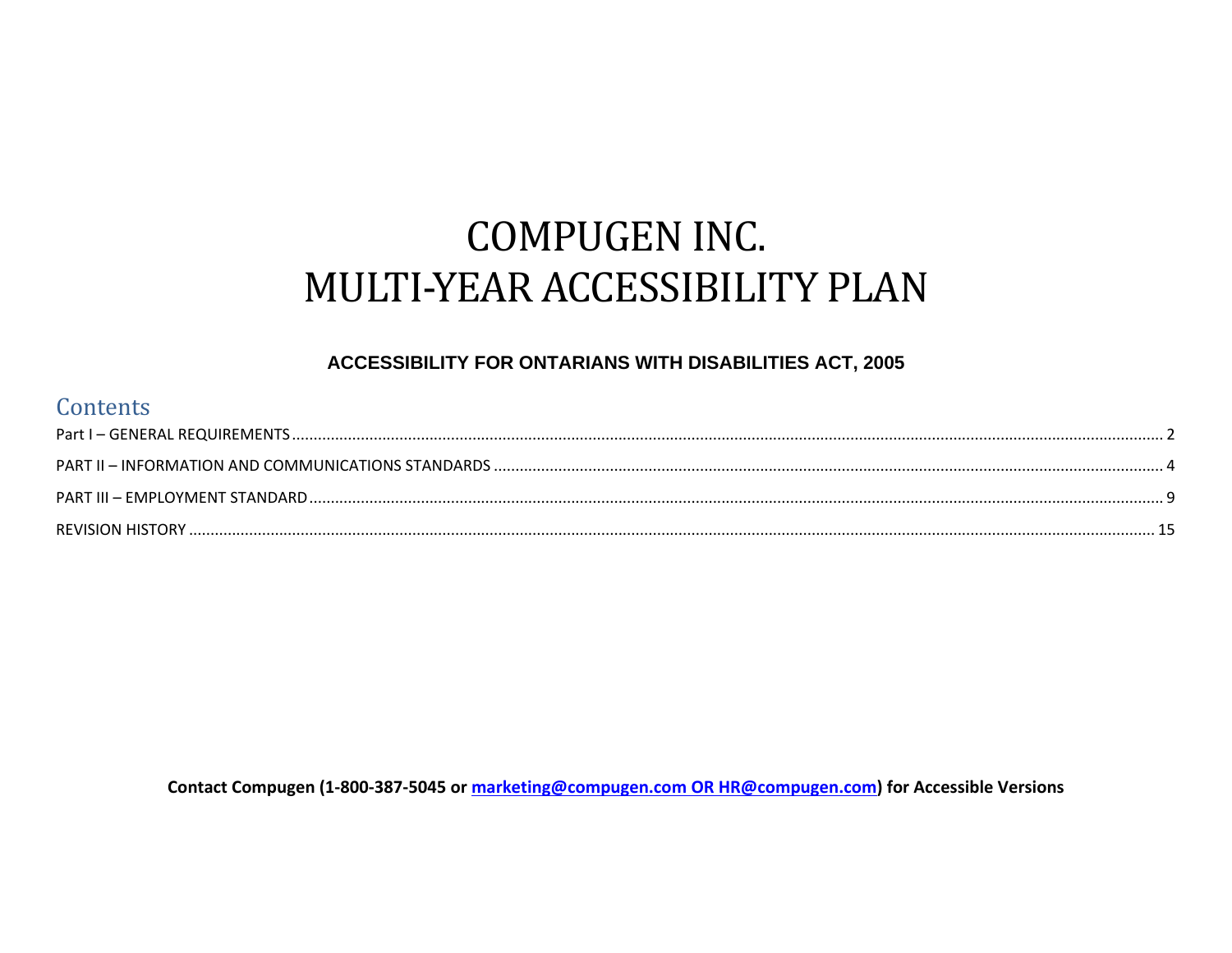

#### **MULTI-YEAR ACCESSIBILITY PLAN**

#### **ACCESSIBILITY FOR ONTARIANS WITH DISABILITIES ACT, 2005**

## <span id="page-1-0"></span>Part I – GENERAL REQUIREMENTS

| <b>Section</b> | <b>Initiative</b>                                    | <b>Description</b>                                                                                                                                                                                                                                                      | <b>Action</b>                                                                                     | <b>Status</b> | <b>Compliance</b><br><b>Date</b> |
|----------------|------------------------------------------------------|-------------------------------------------------------------------------------------------------------------------------------------------------------------------------------------------------------------------------------------------------------------------------|---------------------------------------------------------------------------------------------------|---------------|----------------------------------|
| 3              | Establishment<br>of Accessibility<br><b>Policies</b> | 3. (1) Every obligated organization shall develop,<br>implement and maintain policies governing how the<br>organization achieves or will achieve accessibility<br>through meeting its requirements under the accessibility<br>standards referred to in this Regulation. | Policy has been<br>developed, implemented<br>and is being maintained.                             | Completed     | January 1, 2014                  |
| 4              | Accessibility<br><b>Plans</b>                        | 4. (1) Large organizations shall,<br>establish, implement, maintain and document a<br>a)<br>multi-year accessibility plan, which outlines the<br>organization's strategy to prevent and remove<br>barriers and meet its requirements under this<br>Regulation;          | Multi-year plan has been<br>developed and<br>implemented and is<br>currently being<br>maintained. | Completed     | January 1, 2014                  |
|                |                                                      | post the accessibility plan on their website, if any,<br>b)<br>and provide the plan in an accessible format upon<br>request; and                                                                                                                                        | Posted.                                                                                           |               |                                  |
|                |                                                      | review and update the accessibility plan at least<br>$\mathcal{C}$<br>once every five years.                                                                                                                                                                            | Next review: January 1,<br>2024                                                                   |               |                                  |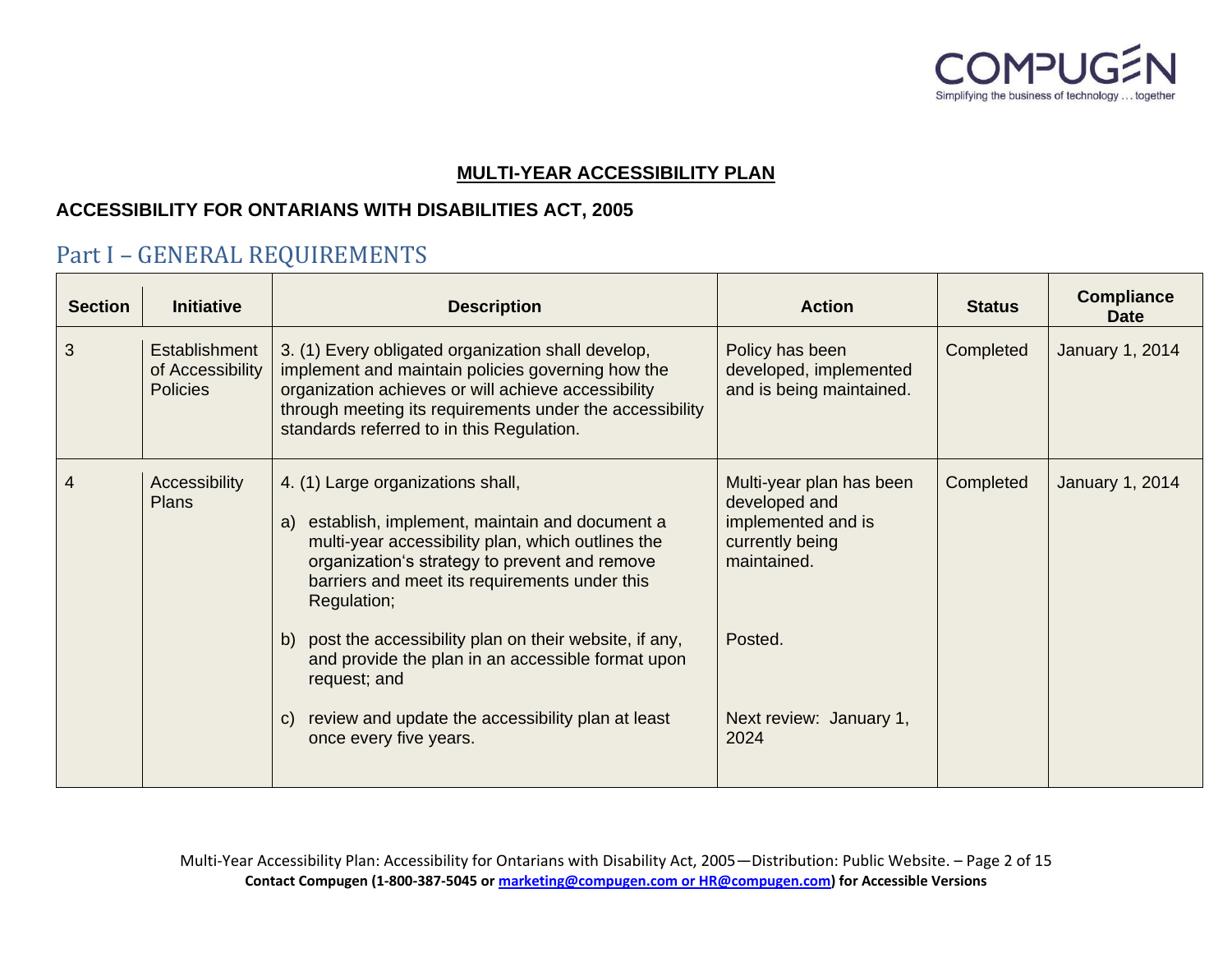

| <b>Section</b> | <b>Initiative</b>           | <b>Description</b>                                                                                                                                                                                                                                                                                                                                                                                                                                                                    | <b>Action</b>                                                                                                 | <b>Status</b> | <b>Compliance</b><br><b>Date</b> |
|----------------|-----------------------------|---------------------------------------------------------------------------------------------------------------------------------------------------------------------------------------------------------------------------------------------------------------------------------------------------------------------------------------------------------------------------------------------------------------------------------------------------------------------------------------|---------------------------------------------------------------------------------------------------------------|---------------|----------------------------------|
| 6              | Self-Serve<br><b>Kiosks</b> | 6. (2) Large organizations and small organizations shall<br>have regard to the accessibility for persons with<br>disabilities when designing, procuring or acquiring self-<br>service kiosks.                                                                                                                                                                                                                                                                                         | N/A                                                                                                           | N/A           | January 1, 2014                  |
|                | Training                    | 7. (1) Every obligated organization shall ensure that<br>training is provided on the requirements of the<br>accessibility standards referred to in this Regulation and<br>on the Human Rights Code as it pertains to persons with<br>disabilities to,<br>(a) all employees, and volunteers;<br>(b) all persons who participate in developing the<br>organization's policies; and<br>(c) all other persons who provide goods, services or<br>facilities on behalf of the organization. | All Ontario staff have been<br>provided training. New<br>hires are trained as part of<br>on-boarding process. | Completed     | <b>January 1, 2015</b>           |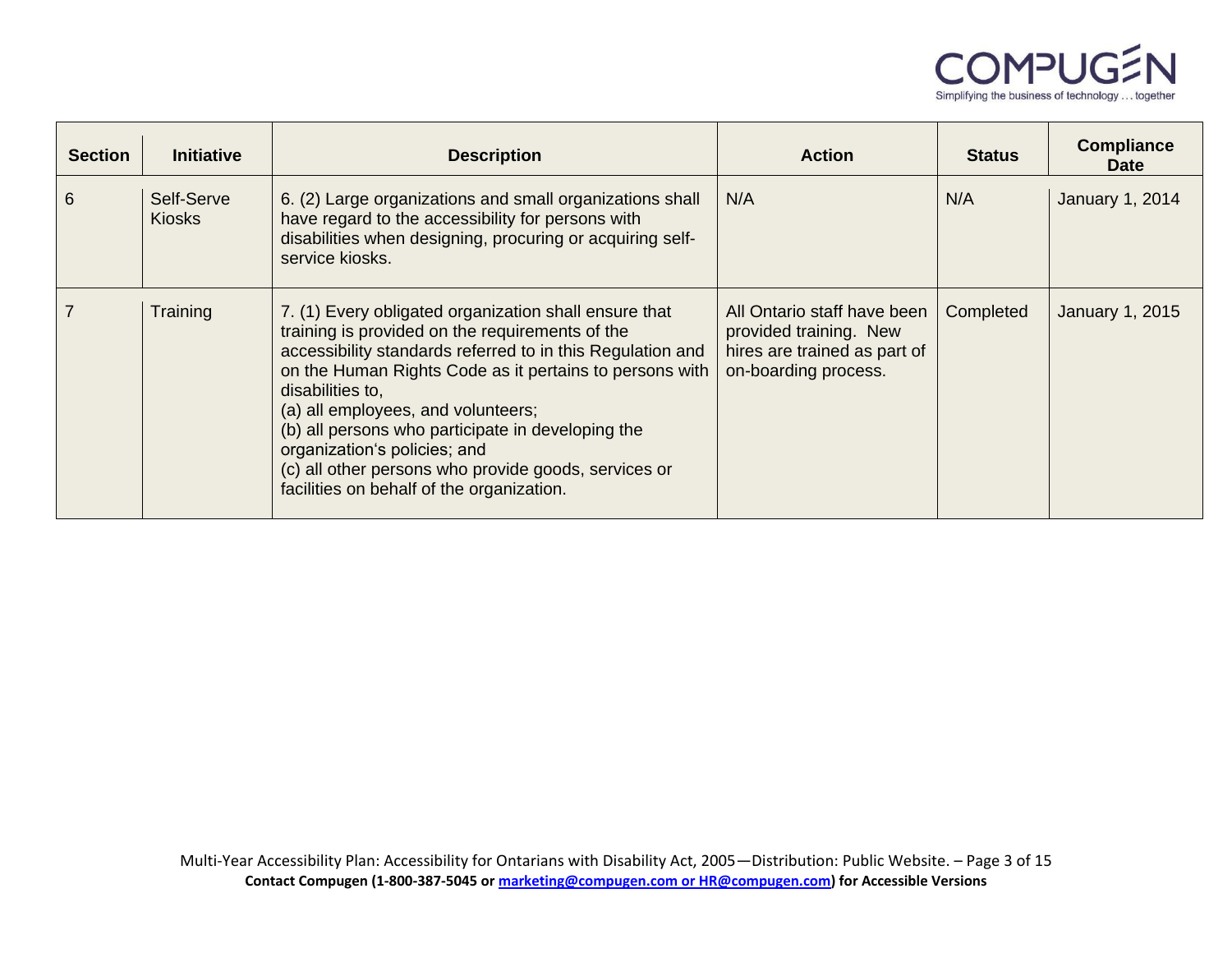

# <span id="page-3-0"></span>PART II – INFORMATION AND COMMUNICATIONS STANDARDS

| <b>Section</b> | <b>Initiative</b>                                           | <b>Description</b>                                                                                                                                                                                                                                                                                                                                                                                                 | <b>Action</b>                                                                                                                                                           | <b>Status</b> | <b>Compliance Date</b> |
|----------------|-------------------------------------------------------------|--------------------------------------------------------------------------------------------------------------------------------------------------------------------------------------------------------------------------------------------------------------------------------------------------------------------------------------------------------------------------------------------------------------------|-------------------------------------------------------------------------------------------------------------------------------------------------------------------------|---------------|------------------------|
| 11             | Feedback                                                    | 11. (1) Every obligated organization that has processes<br>for receiving and responding to feedback shall ensure<br>that the processes are accessible to persons with<br>disabilities by providing or arranging for accessible<br>formats and communications supports, upon request.                                                                                                                               | Feedback process is<br>contained in the Policy.                                                                                                                         | Completed     | <b>January 1, 2015</b> |
| 12             | Accessible<br>Formats &<br>Communication<br><b>Supports</b> | 12. (1) Except as otherwise provided, every obligated<br>organization shall upon request provide or arrange for<br>the provision of accessible formats and communication<br>supports for persons with disabilities,<br>a) in a timely manner that takes into account the<br>person's accessibility needs due to disability; and<br>b) at a cost that is no more than the regular cost<br>charged to other persons. | Alternate formats are<br>available upon request.                                                                                                                        | Completed     | <b>January 1, 2016</b> |
| 12             | Applies to<br>Internal/External<br>communication            | 12. (2) The obligated organization shall consult with the<br>person making the request in determining the suitability<br>of an accessible format or communication support.                                                                                                                                                                                                                                         | Conduct a follow-up<br>review with Marketing,<br><b>Facilities and IT to</b><br>ensure on-going<br>awareness of<br>accessible formats and<br>communication<br>supports. | Completed     | <b>January 1, 2016</b> |
| 12             |                                                             | 12. (3) Every obligated organization shall notify the<br>public about the availability of accessible formats and<br>communication supports.                                                                                                                                                                                                                                                                        | Posted on website.                                                                                                                                                      | Completed     | <b>January 1, 2016</b> |
| 13             | Emergency<br>Procedures.                                    | 13. (1) In addition to its obligations under section 12, if<br>an obligated organization prepares emergency                                                                                                                                                                                                                                                                                                        |                                                                                                                                                                         | Completed     | <b>January 1, 2012</b> |

Multi-Year Accessibility Plan: Accessibility for Ontarians with Disability Act, 2005—Distribution: Public Website. – Page 4 of 15 **Contact Compugen (1-800-387-5045 o[r marketing@compugen.com](mailto:marketing@compugen.com) or HR@compugen.com) for Accessible Versions**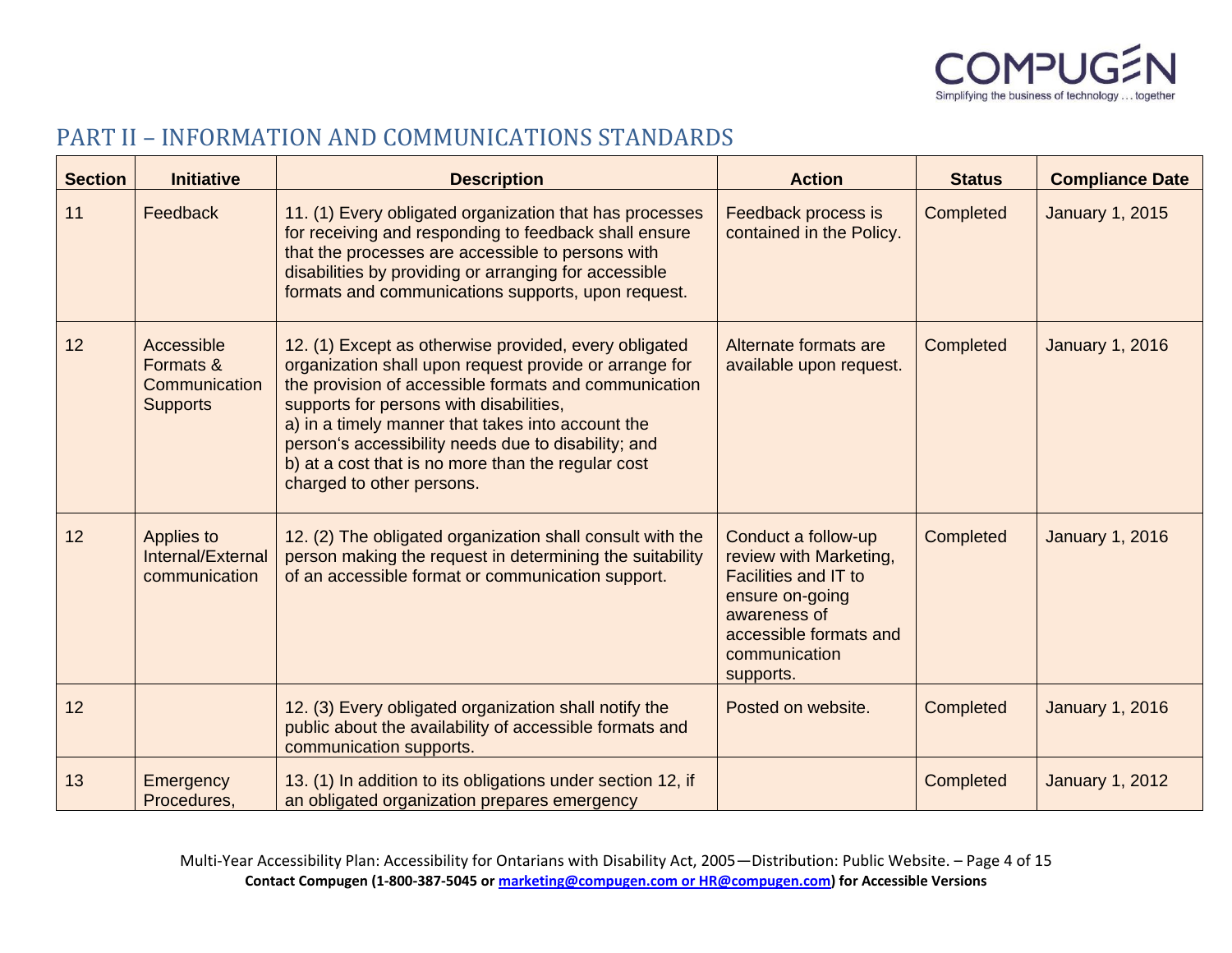

| <b>Section</b> | <b>Initiative</b>                              | <b>Description</b>                                                                                                                                                                                                                                                                                                                                                      | <b>Action</b>                                                                                                          | <b>Status</b>                          | <b>Compliance Date</b>                                                                                                                                                                                                                                                                                                                                                                                                                 |
|----------------|------------------------------------------------|-------------------------------------------------------------------------------------------------------------------------------------------------------------------------------------------------------------------------------------------------------------------------------------------------------------------------------------------------------------------------|------------------------------------------------------------------------------------------------------------------------|----------------------------------------|----------------------------------------------------------------------------------------------------------------------------------------------------------------------------------------------------------------------------------------------------------------------------------------------------------------------------------------------------------------------------------------------------------------------------------------|
|                | <b>Plans or Public</b><br>Safety Info          | procedures, plans or public safety information and<br>makes the information available to the public, the<br>obligated organization shall provide the information in<br>an accessible format or with appropriate communication<br>supports, as soon as practicable, upon request.                                                                                        |                                                                                                                        |                                        |                                                                                                                                                                                                                                                                                                                                                                                                                                        |
| 14             | Accessible<br>Websites &<br><b>Web Content</b> | 14. (2) Designated public sector organizations and<br>large organizations shall make their internet websites<br>and web content conform with the World Wide Web<br><b>Consortium Web Content Accessibility Guidelines</b><br>(WCAG)2.0, initially at Level A and increasing to Level<br>AA, and shall do so in accordance with the schedule set<br>out in this section. | Any changes made to<br>web site as of January<br>1, 2012, need to be<br>accessible<br>(international web<br>standards) | Completed<br>by Marketing<br>Completed | <b>January 1, 2014</b><br>New internet<br>websites and<br>web content on<br>those sites must<br>conform with<br><b>WCAG 2.0 Level</b><br>A.<br><b>January 1, 2021</b><br>All internet<br>websites and<br>web content<br>must conform<br>with WCAG 2.0<br>Level AA, other<br>than,<br><b>SUCCESS</b><br>criteria 1.2.4<br><b>Captions</b><br>(Live)<br>success<br>criteria 1.2.5<br>Audio<br><b>Descriptions</b><br>(Pre-<br>recorded). |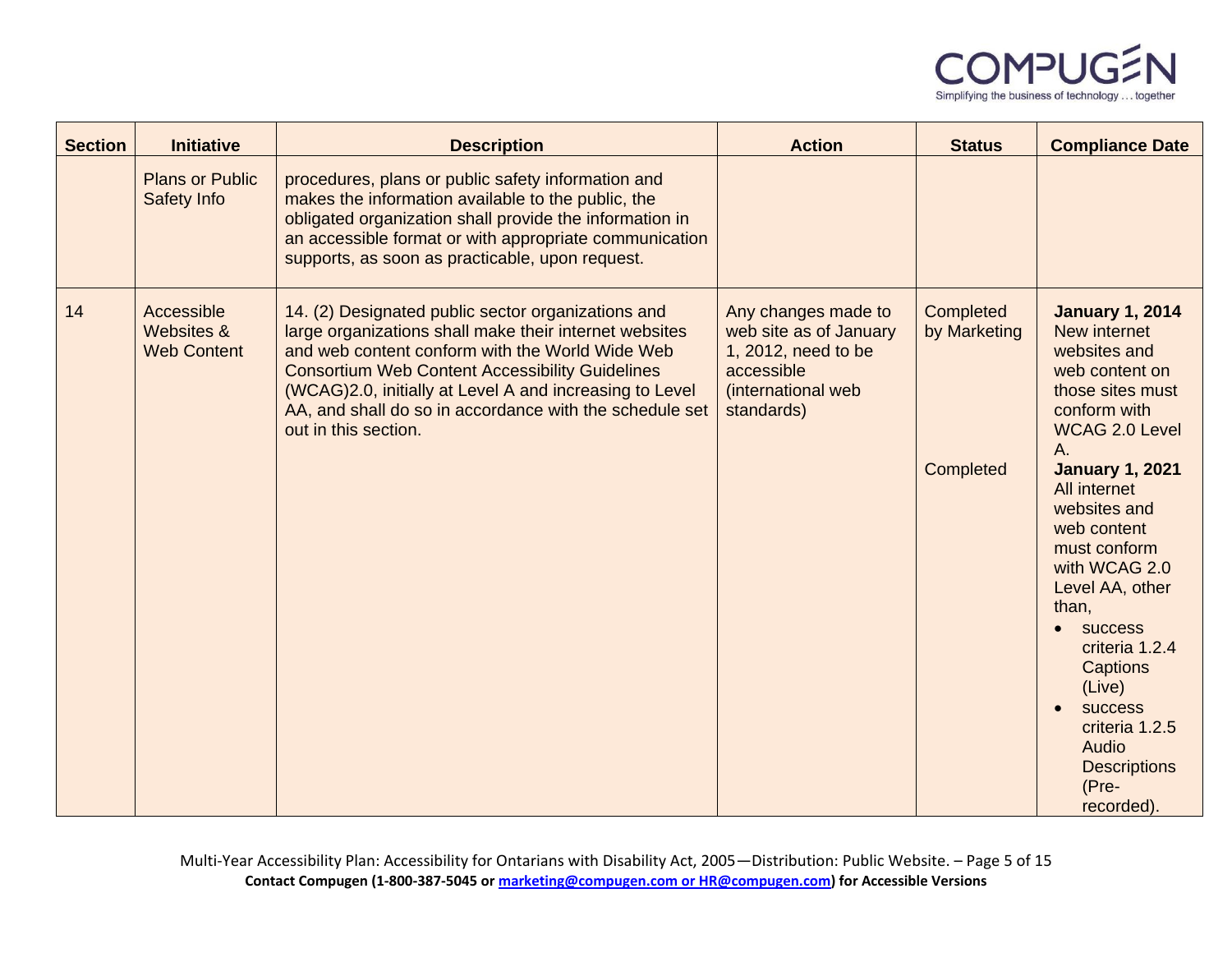

| <b>Section</b> | <b>Initiative</b>                                                              | <b>Description</b>                                                                                                                                                                                                                                                                                                                                                                                                                                                                                                                                                                                                                                                                                                                                                                                                                                                                                                                                                                                                                                      | <b>Action</b> | <b>Status</b> | <b>Compliance Date</b> |
|----------------|--------------------------------------------------------------------------------|---------------------------------------------------------------------------------------------------------------------------------------------------------------------------------------------------------------------------------------------------------------------------------------------------------------------------------------------------------------------------------------------------------------------------------------------------------------------------------------------------------------------------------------------------------------------------------------------------------------------------------------------------------------------------------------------------------------------------------------------------------------------------------------------------------------------------------------------------------------------------------------------------------------------------------------------------------------------------------------------------------------------------------------------------------|---------------|---------------|------------------------|
| 15             | <b>Educational &amp;</b><br><b>Training</b><br>Resources &<br><b>Materials</b> | 15. (1) Every obligated organization that is an<br>educational or training institution shall do the following,<br>if notification of need is given:<br>1. Provide educational or training resources or<br>materials in an accessible format that takes into<br>account the accessibility needs due to a disability of<br>the person with a disability to whom the material is<br>to be provided by,<br>procuring through purchase or obtaining by<br>i.<br>other means an accessible or conversion<br>ready electronic format of educational or<br>training resources or materials, where<br>available, or<br>ii.<br>arranging for the provision of a comparable<br>resource in an accessible or conversion<br>ready electronic format, if educational or<br>training resources or materials cannot be<br>procured, obtained by other means or<br>converted into an accessible format.<br>2. Provide student records and information on program<br>requirements, availability and descriptions in an<br>accessible format to persons with disabilities. | N/A           | N/A           | <b>January 1, 2013</b> |
| 16             | Training to<br><b>Educators</b>                                                | 16. (1) In addition to the requirements under section 7,<br>obligated organizations that are school boards or<br>educational or training institutions shall provide<br>educators with accessibility awareness training related                                                                                                                                                                                                                                                                                                                                                                                                                                                                                                                                                                                                                                                                                                                                                                                                                          | N/A           | N/A           | <b>January 1, 2013</b> |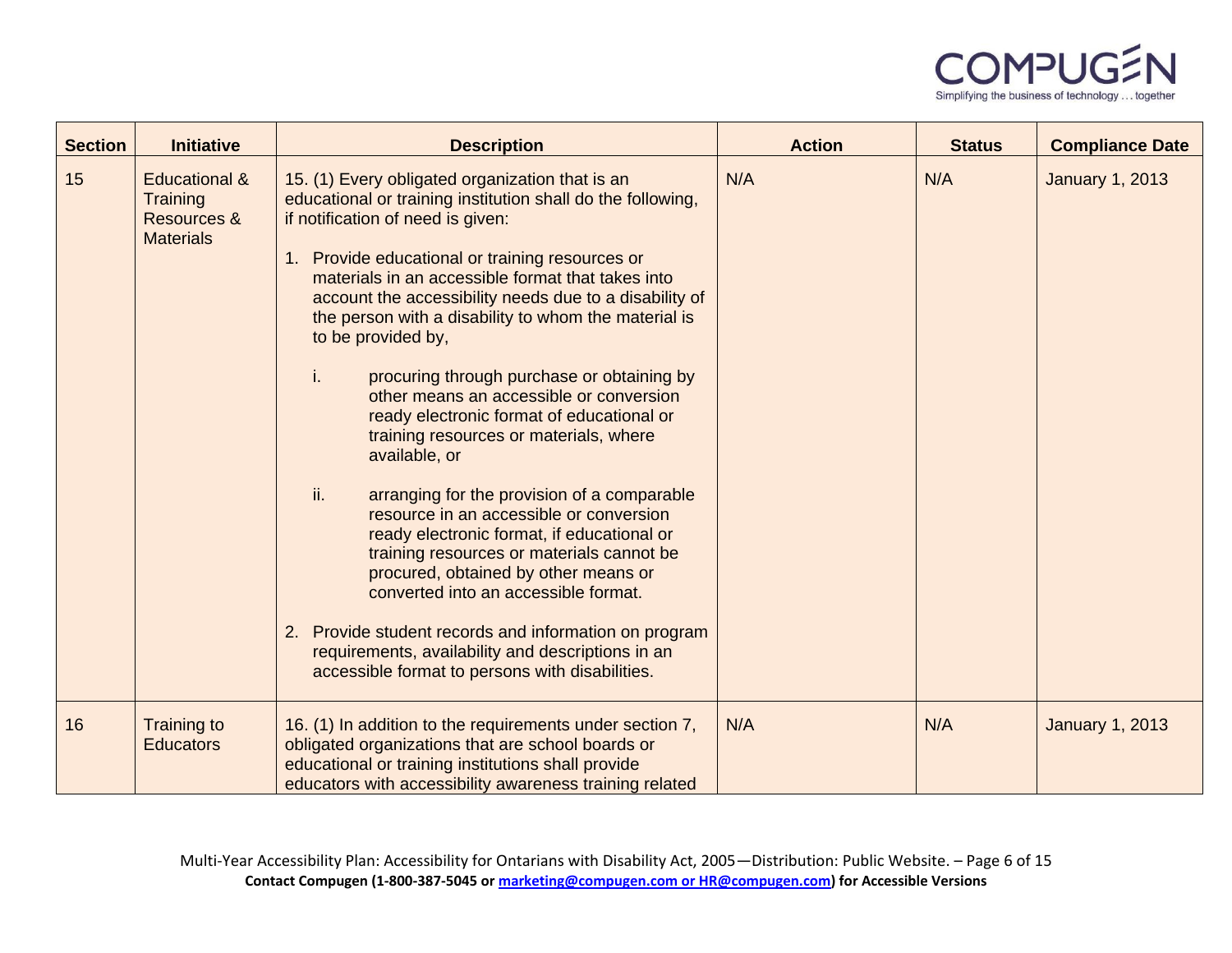

| <b>Section</b> | <b>Initiative</b>                                                    | <b>Description</b>                                                                                                                                                                                                                                                                                               | <b>Action</b> | <b>Status</b> | <b>Compliance Date</b>                                                                                                                                                             |
|----------------|----------------------------------------------------------------------|------------------------------------------------------------------------------------------------------------------------------------------------------------------------------------------------------------------------------------------------------------------------------------------------------------------|---------------|---------------|------------------------------------------------------------------------------------------------------------------------------------------------------------------------------------|
|                |                                                                      | to accessible program or course delivery and<br>instruction.                                                                                                                                                                                                                                                     |               |               |                                                                                                                                                                                    |
| 16             |                                                                      | 16. (2) Obligated organizations that are school boards<br>or educational or training institutions shall keep a record<br>of the training provided under this section, including the<br>dates on which the training is provided and the number<br>of individuals to whom it is provided.                          |               |               | <b>January 1, 2013</b>                                                                                                                                                             |
| 17             | Producers of<br><b>Educational or</b><br>Training<br><b>Material</b> | 17. (1) Every obligated organization that is a producer<br>of educational or training textbooks for educational or<br>training institutions shall upon request, make accessible<br>or conversion ready versions of the textbooks available<br>to the institutions.                                               | N/A           | N/A           | <b>January 1, 2015</b><br>For accessible or<br>conversion ready<br>versions of<br>textbooks                                                                                        |
| 17             |                                                                      | 17. (2) Every obligated organization that is a producer<br>of print-based educational or training supplementary<br>learning resources for educational or training<br>institutions shall upon request, make accessible or<br>conversion ready versions of the printed materials<br>available to the institutions. | N/A           | N/A           | <b>January 1, 2020</b><br>For accessible or<br>conversion ready<br>versions of printed<br>materials that are<br>educational or<br>training<br>supplementary<br>learning resources. |
| 18             | Libraries of<br>educational &<br>training<br>institutions            | 18. (1) Subject to subsection (2) and where available,<br>the libraries of educational and training institutions that<br>are obligated organizations shall provide, procure or<br>acquire by other means an accessible or conversion                                                                             | N/A           | N/A           | <b>January 1, 2015</b><br>For print-based<br>resources or<br>materials                                                                                                             |

Multi-Year Accessibility Plan: Accessibility for Ontarians with Disability Act, 2005—Distribution: Public Website. – Page 7 of 15 **Contact Compugen (1-800-387-5045 o[r marketing@compugen.com](mailto:marketing@compugen.com) or HR@compugen.com) for Accessible Versions**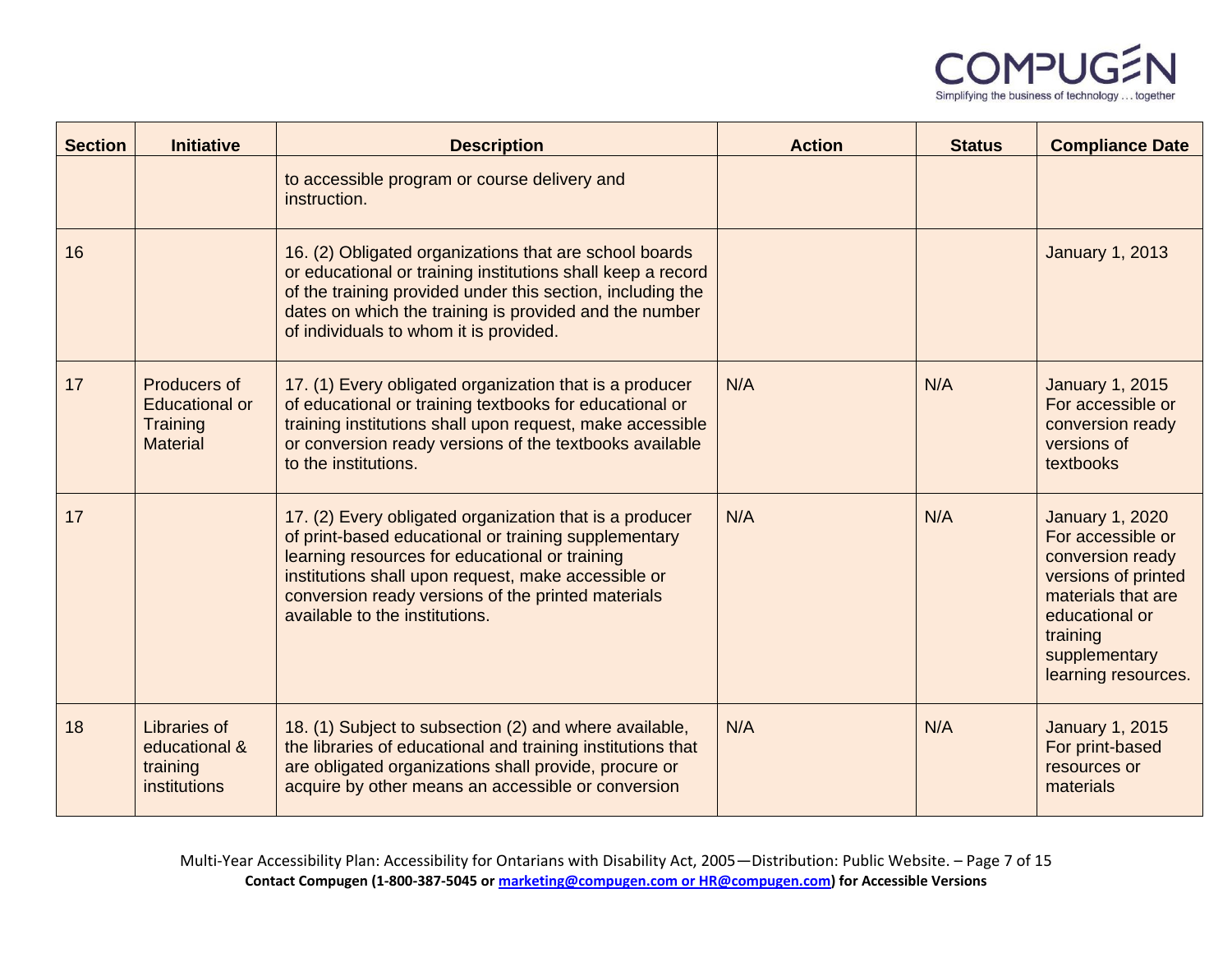

| <b>Section</b> | <b>Initiative</b> | <b>Description</b>                                                                                                                                                                                                                                          | <b>Action</b> | <b>Status</b> | <b>Compliance Date</b>                                                              |
|----------------|-------------------|-------------------------------------------------------------------------------------------------------------------------------------------------------------------------------------------------------------------------------------------------------------|---------------|---------------|-------------------------------------------------------------------------------------|
|                |                   | ready format of print, digital or multimedia resources or<br>materials for a person with a disability, upon request.<br>18. (2) Special collections, archival materials, rare<br>books and donations are exempt from the requirements<br>of subsection (1). |               |               | <b>January 1, 2020</b><br>For digital or<br>multimedia<br>resources or<br>materials |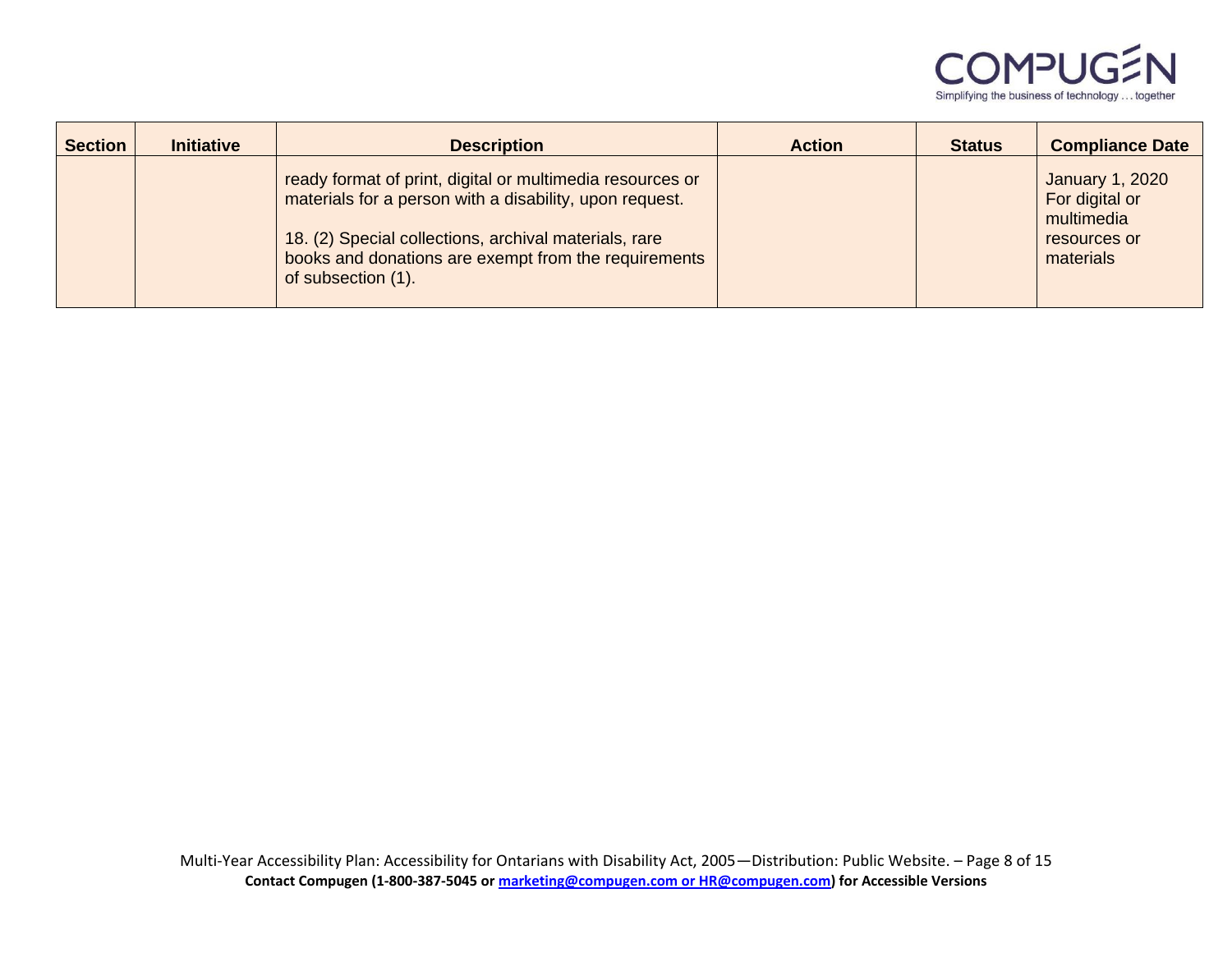

# <span id="page-8-0"></span>PART III – EMPLOYMENT STANDARD

| <b>Section</b> | <b>Initiative</b>                                         | <b>Description</b>                                                                                                                                                                                                                                                                                                                                                                                                                                                                                                                                                                      | <b>Action</b>                                                            | <b>Status</b> | <b>Compliance</b><br><b>Date</b> |
|----------------|-----------------------------------------------------------|-----------------------------------------------------------------------------------------------------------------------------------------------------------------------------------------------------------------------------------------------------------------------------------------------------------------------------------------------------------------------------------------------------------------------------------------------------------------------------------------------------------------------------------------------------------------------------------------|--------------------------------------------------------------------------|---------------|----------------------------------|
| 22             | Recruitment-<br>General                                   | 22. Every employer shall notify its employees and the<br>public about the availability of accommodation for<br>applicants with disabilities in its recruitment<br>processes.                                                                                                                                                                                                                                                                                                                                                                                                            | Posted on Careers site.                                                  | Completed     | January 1, 2016                  |
| 23             | Recruitment,<br>Assessment or<br><b>Selection Process</b> | 23. (1) During a recruitment process, an employer<br>shall notify job applicants, when they are individually<br>selected to participate in an assessment or selection<br>process, that accommodations are available upon<br>request in relation to the materials or processes to be<br>used.<br>23. (2) If a selected applicant requests an<br>accommodation, the employer shall consult with the<br>applicant and provide or arrange for the provision of a<br>suitable accommodation in a manner that takes into<br>account the applicant's accessibility needs due to<br>disability. | Candidates are notified<br>during the recruitment<br>process.            | Completed     | January 1, 2016                  |
| 24             | Notice to<br>Successful<br>Applicants                     | 24. Every employer shall, when making offers of<br>employment, notify the successful applicant of its<br>policies for accommodating employees with<br>disabilities.                                                                                                                                                                                                                                                                                                                                                                                                                     | Added to all Offer Letter<br>Templates.                                  | Completed     | January 1, 2016                  |
| 25             | Informing<br>Employees of<br><b>Supports</b>              | 25. (1) Every employer shall inform its employees of<br>its policies used to support its employees with<br>disabilities, including, but not limited to, policies on                                                                                                                                                                                                                                                                                                                                                                                                                     | Compugen has an<br>Accommodation Policy that<br>was previously announced | Completed     | January 1, 2016                  |

Multi-Year Accessibility Plan: Accessibility for Ontarians with Disability Act, 2005—Distribution: Public Website. – Page 9 of 15 **Contact Compugen (1-800-387-5045 o[r marketing@compugen.com](mailto:marketing@compugen.com) or HR@compugen.com) for Accessible Versions**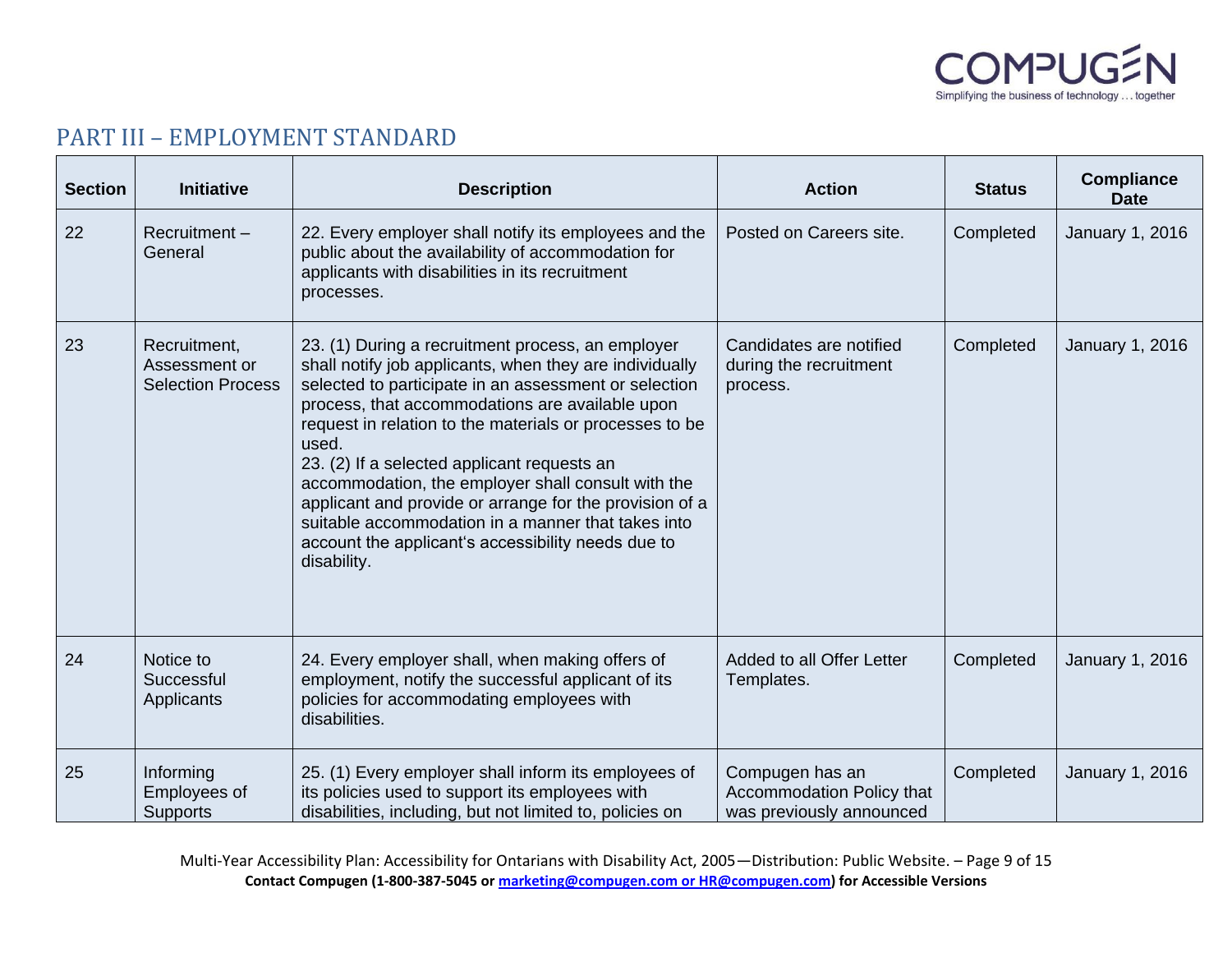

| <b>Section</b> | <b>Initiative</b>                                                            | <b>Description</b>                                                                                                                                                                                                                                                                                                                                                                                                                      | <b>Action</b>                                                                                                                  | <b>Status</b> | <b>Compliance</b><br><b>Date</b> |
|----------------|------------------------------------------------------------------------------|-----------------------------------------------------------------------------------------------------------------------------------------------------------------------------------------------------------------------------------------------------------------------------------------------------------------------------------------------------------------------------------------------------------------------------------------|--------------------------------------------------------------------------------------------------------------------------------|---------------|----------------------------------|
|                |                                                                              | the provision of job accommodations that take into<br>account an employee's accessibility needs due to<br>disability.                                                                                                                                                                                                                                                                                                                   | and new staff are made<br>aware of it in the new hire<br>Orientation.                                                          |               |                                  |
| 25             |                                                                              | 25. (2) Employers shall provide the information<br>required under this section to new employees as<br>soon as practicable after they begin their<br>employment.                                                                                                                                                                                                                                                                         | This information is provided<br>in new hire Orientations.                                                                      | Completed     | January 1, 2016                  |
| 25             |                                                                              | 25. (3) Employers shall provide updated information<br>to its employees whenever there is a change to<br>existing policies on the provision of job<br>accommodations that take into account an<br>employee's accessibility needs due to disability.                                                                                                                                                                                     | On-going.                                                                                                                      | Completed     | <b>January 1, 2016</b>           |
| 26             | Accessible<br>Formats &<br>Communication<br>Supports for<br><b>Employees</b> | 26. (1) In addition to its obligations under section 12,<br>where an employee with a disability so requests it,<br>every employer shall consult with the employee to<br>provide or arrange for the provision of accessible<br>formats and communication supports for,<br>(a) information that is needed in order to perform the<br>employee's job; and<br>(b) information that is generally available to<br>employees in the workplace. | This is done on an on-<br>going basis in line with<br>Compugen's<br>Accommodation<br>Procedures, based on<br>individual needs. | Completed     | January 1, 2016                  |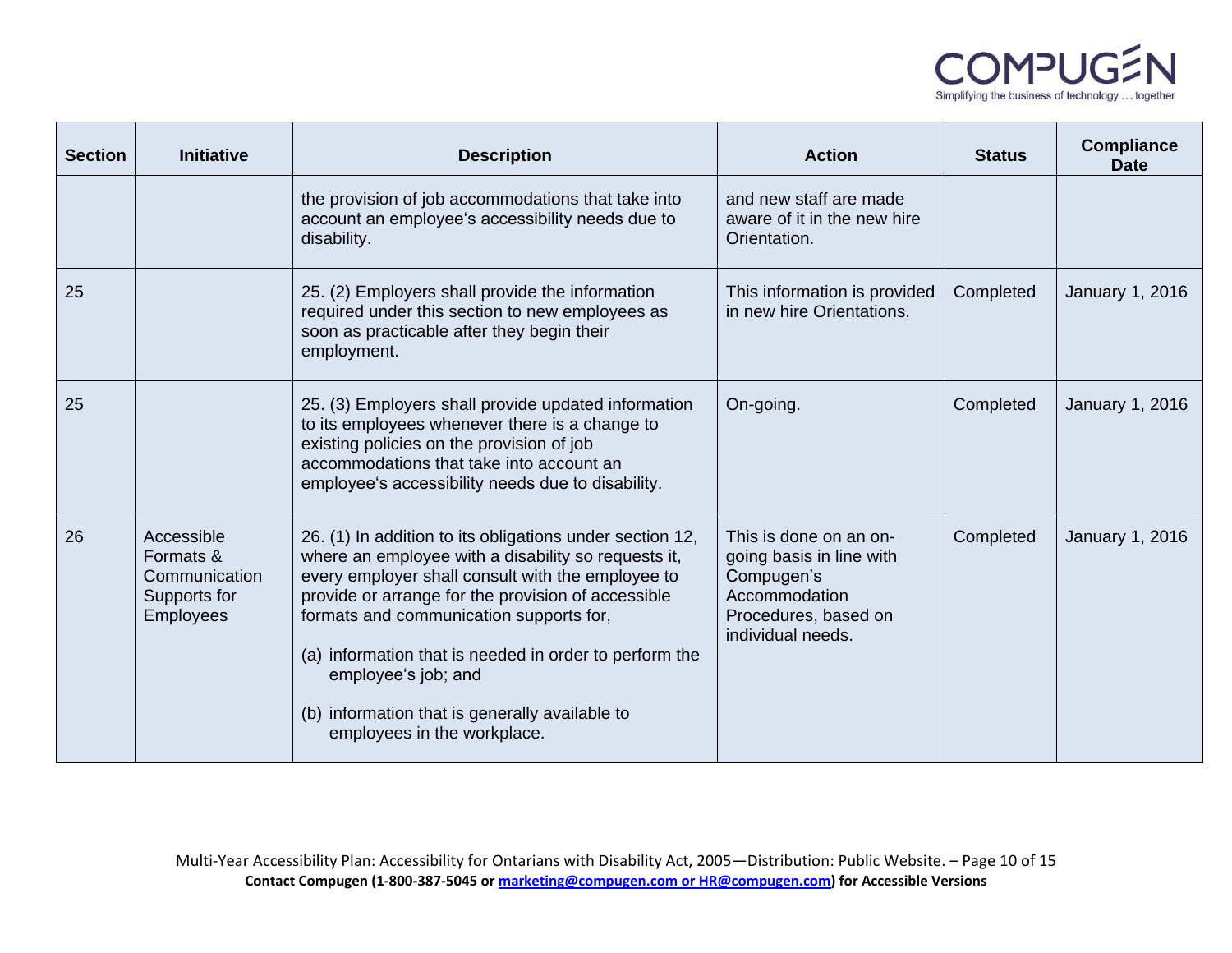

| <b>Section</b> | <b>Initiative</b>                                 | <b>Description</b>                                                                                                                                                                                                                                                                                                      | <b>Action</b>                                                                                                                  | <b>Status</b> | <b>Compliance</b><br><b>Date</b> |
|----------------|---------------------------------------------------|-------------------------------------------------------------------------------------------------------------------------------------------------------------------------------------------------------------------------------------------------------------------------------------------------------------------------|--------------------------------------------------------------------------------------------------------------------------------|---------------|----------------------------------|
| 26             |                                                   | 26. (2) The employer shall consult with the employee<br>making the request in determining the suitability of an<br>accessible format or communication support.                                                                                                                                                          | This is done on an on-<br>going basis in line with<br>Compugen's<br>Accommodation<br>Procedures, based on<br>individual needs. | Completed     | January 1, 2016                  |
| 27             | Workplace<br>Emergency<br>Response<br>Information | 27. (1) Every employer shall provide individualized<br>workplace emergency response information to<br>employees who have a disability, if the disability is<br>such that the individualized information is necessary<br>and the employer is aware of the need for<br>accommodation due to the employee's disability.    | Process and Form<br>completed.                                                                                                 | Completed     | January 1, 2012                  |
| 27             |                                                   | 27. (2) If an employee who receives individualized<br>workplace emergency response information requires<br>assistance and with the employee's consent, the<br>employer shall provide the workplace emergency<br>response information to the person designated by the<br>employer to provide assistance to the employee. |                                                                                                                                | Completed     | January 1, 2012                  |
| 27             |                                                   | 27. (3) Employers shall provide the information<br>required under this section as soon as practicable<br>after the employer becomes aware of the need for<br>accommodation due to the employee's disability.                                                                                                            |                                                                                                                                | Completed     | January 1, 2012                  |
| 27             |                                                   | 27. (4) Every employer shall review the individualized<br>workplace emergency response information,<br>(a) when the employee moves to a different<br>location in the organization;                                                                                                                                      |                                                                                                                                | Completed     | January 1, 2012                  |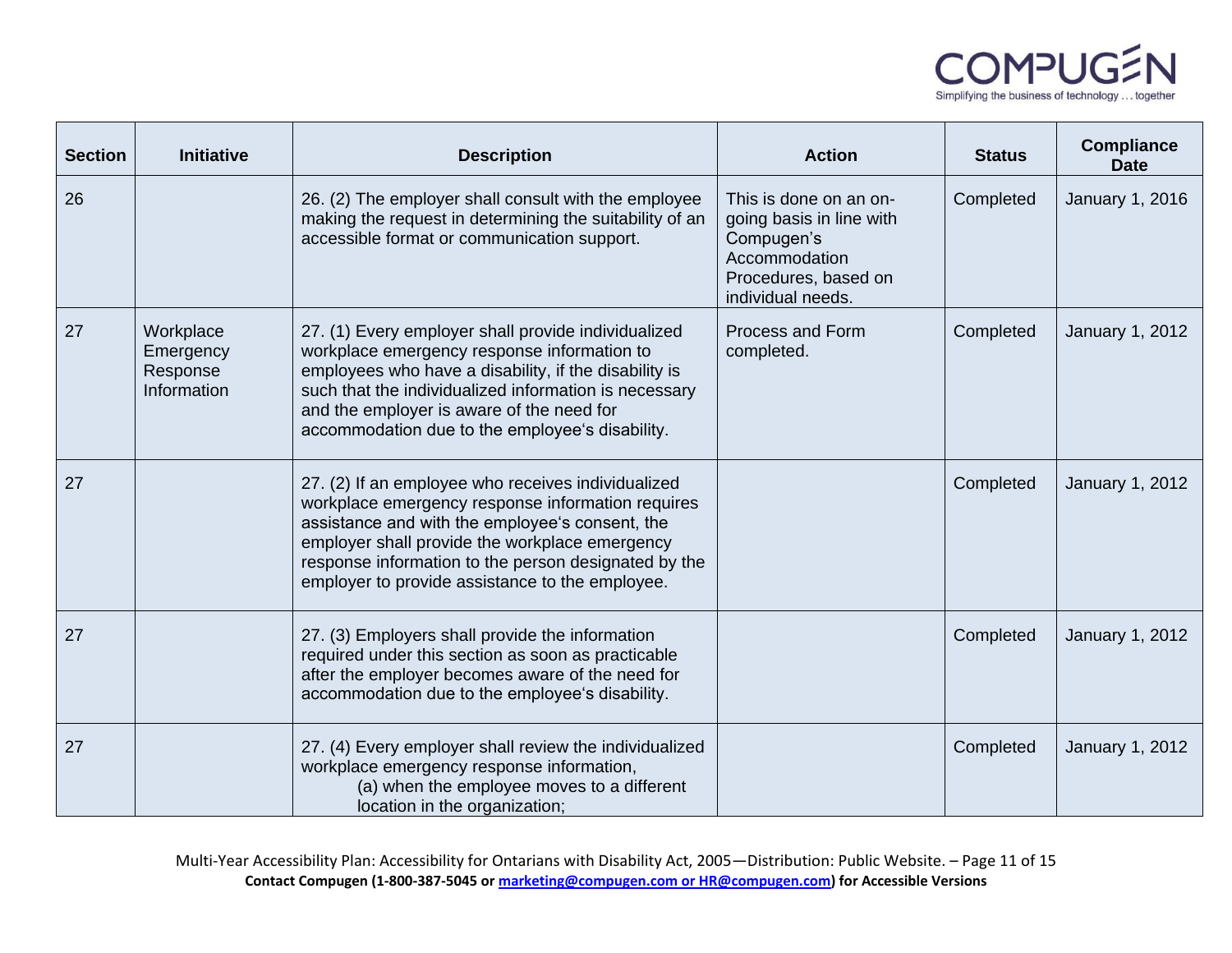

| <b>Section</b> | <b>Initiative</b>                                  | <b>Description</b>                                                                                                                                                                                                                                                                                                                                                                                                                                                                                                                                                                                                                                                          | <b>Action</b>                                                                | <b>Status</b> | <b>Compliance</b><br><b>Date</b> |
|----------------|----------------------------------------------------|-----------------------------------------------------------------------------------------------------------------------------------------------------------------------------------------------------------------------------------------------------------------------------------------------------------------------------------------------------------------------------------------------------------------------------------------------------------------------------------------------------------------------------------------------------------------------------------------------------------------------------------------------------------------------------|------------------------------------------------------------------------------|---------------|----------------------------------|
|                |                                                    | (b) when the employee's overall<br>accommodations needs or plans are<br>reviewed; and<br>(c) when the employer reviews its general<br>emergency response policies.                                                                                                                                                                                                                                                                                                                                                                                                                                                                                                          |                                                                              |               |                                  |
| 28             | Documented<br>Individual<br>Accommodation<br>Plans | 28. (1) Employers, other than employers that are<br>small organizations, shall develop and have in place<br>a written process for the development of documented<br>individual accommodation plans for employees with<br>disabilities.                                                                                                                                                                                                                                                                                                                                                                                                                                       | Process documented.                                                          | Completed     | January 1, 2016                  |
| 28             |                                                    | 28. (2) The process for the development of<br>documented individual accommodation plans shall<br>include the following elements:<br>1. The manner in which an employee requesting<br>accommodation can participate in the<br>development of the individual accommodation<br>plan.<br>The means by which the employee is assessed<br>2.<br>on an individual basis.<br>3. The manner in which the employer can request<br>an evaluation by an outside medical or other<br>expert, at the employer's expense, to determine if<br>and how accommodation can be achieved.<br>4. The manner in which the employee can request<br>the participation of a representative from their | Process and Individual<br><b>Accommodation Forms</b><br>have been developed. | Completed     | January 1, 2016                  |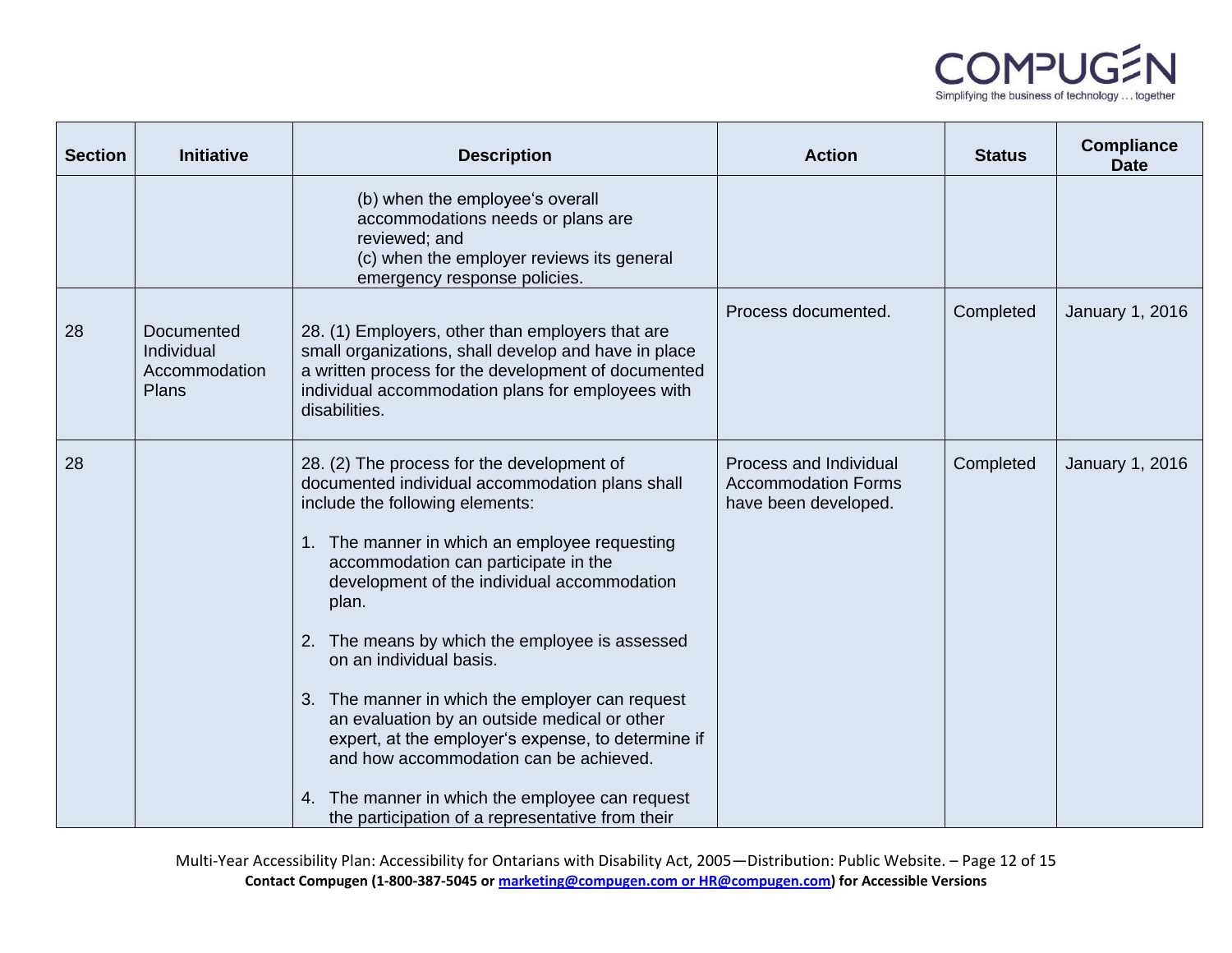

| <b>Section</b> | <b>Initiative</b>                       | <b>Description</b>                                                                                                                                                                                                                               | <b>Action</b>                                                           | <b>Status</b> | <b>Compliance</b><br><b>Date</b> |
|----------------|-----------------------------------------|--------------------------------------------------------------------------------------------------------------------------------------------------------------------------------------------------------------------------------------------------|-------------------------------------------------------------------------|---------------|----------------------------------|
|                |                                         | bargaining agent, where the employee is<br>represented by a bargaining agent, or other<br>representative from the workplace, where the<br>employee is not represented by a bargaining<br>agent, in the development of the accommodation<br>plan. |                                                                         |               |                                  |
|                |                                         | The steps taken to protect the privacy of the<br>5.<br>employee's personal.                                                                                                                                                                      |                                                                         |               |                                  |
|                |                                         | The frequency with which the individual<br>6.<br>accommodation plan will be reviewed and<br>updated and the manner in which it will be done.                                                                                                     |                                                                         |               |                                  |
|                |                                         | 7. If an individual accommodation plan is denied, the<br>manner in which the reasons for the denial will be<br>provided to the employee.                                                                                                         |                                                                         |               |                                  |
|                |                                         | 8. The means of providing the individual<br>accommodation plan in a format that takes into<br>account the employee's accessibility needs due to<br>disability.                                                                                   |                                                                         |               |                                  |
| 29             | <b>Return to Work</b><br><b>Process</b> | 29. (1) Every employer, other than an employer that<br>is a small organization,                                                                                                                                                                  | <b>Return to Work Process</b><br>has been reviewed and is<br>compliant. | Completed     | <b>January 1, 2016</b>           |
|                |                                         | (a) shall develop and have in place a return to work<br>process for its employees who have been absent<br>from work due to a disability and require disability-<br>related accommodations in order to return to<br>work; and                     |                                                                         |               |                                  |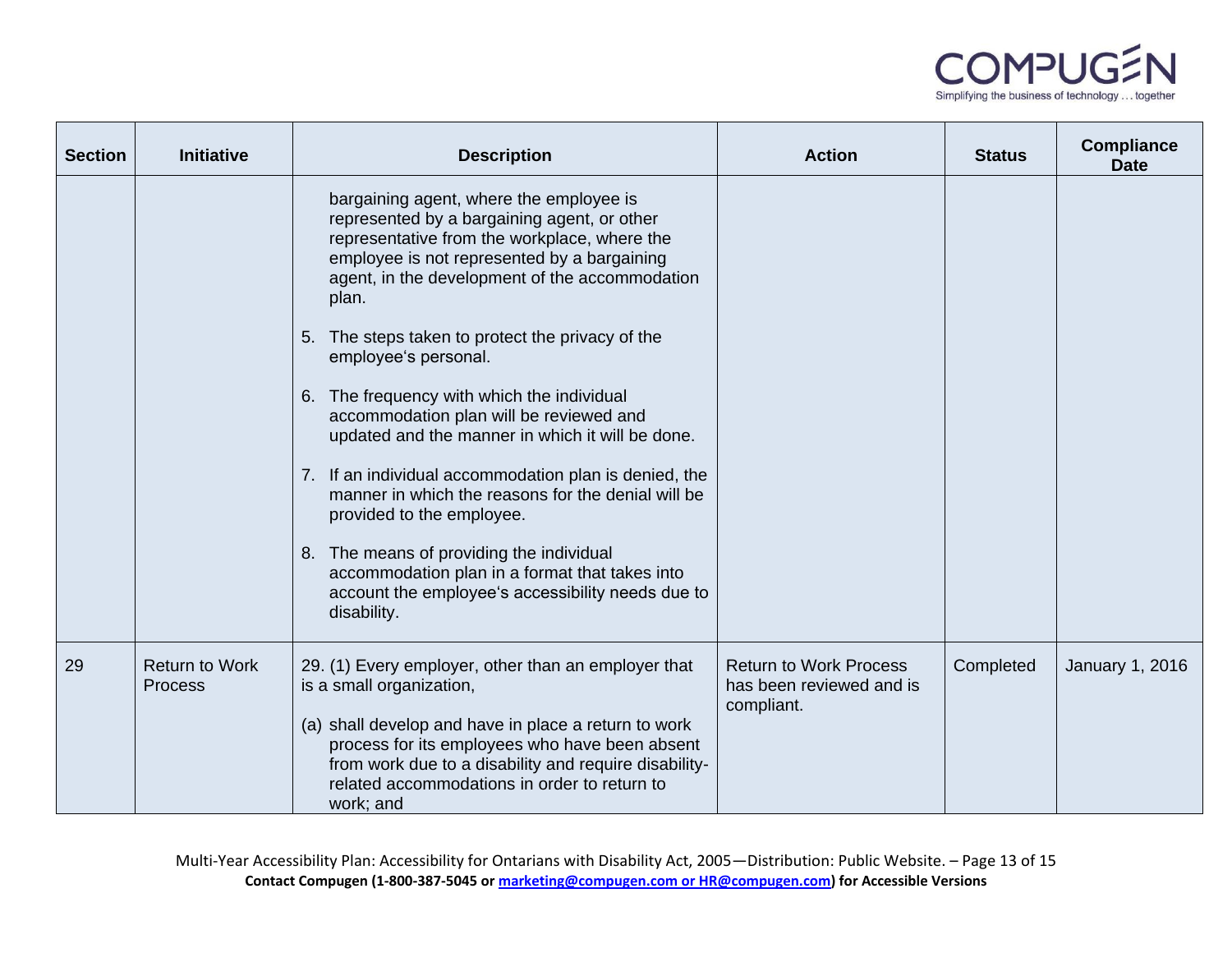

| <b>Section</b> | <b>Initiative</b>                      | <b>Description</b>                                                                                                                                                                                                                                                                                                                             | <b>Action</b>                                                                                                                            | <b>Status</b> | <b>Compliance</b><br><b>Date</b> |
|----------------|----------------------------------------|------------------------------------------------------------------------------------------------------------------------------------------------------------------------------------------------------------------------------------------------------------------------------------------------------------------------------------------------|------------------------------------------------------------------------------------------------------------------------------------------|---------------|----------------------------------|
|                |                                        | (b) shall document the process.                                                                                                                                                                                                                                                                                                                |                                                                                                                                          |               |                                  |
| 29             |                                        | 29. (2) The return to work process shall,<br>(a) outline the steps the employer will take to<br>facilitate the return to work of employees who<br>were absent because their disability required<br>them to be away from work; and<br>(b) use individual documented accommodation plans,<br>as described in section 28, as part of the process. | Procedure has been<br>reviewed and is compliant.                                                                                         | Completed     | January 1, 2016                  |
| 29             |                                        | 29. (3) The return to work process referenced in this<br>section does not replace or override any other return<br>to work process created by or under any other<br>statute.                                                                                                                                                                    |                                                                                                                                          | Completed     | January 1, 2016                  |
| 30             | Performance<br>Management              | 30. (1) An employer that uses performance<br>management in respect of its employees shall take<br>into account the accessibility needs of employees<br>with disabilities, as well as individual accommodation<br>plans, when using its performance management<br>process in respect of employees with disabilities.                            | <b>Ensure Performance</b><br>Management<br>documentation and process<br>covers this requirement.                                         | Completed     | January 1, 2016                  |
| 31             | Career<br>Development &<br>Advancement | 31. (1) An employer that provides career<br>development and advancement to its employees shall<br>take into account the accessibility needs of its<br>employees with disabilities as well as any individual<br>accommodation plans, when providing career                                                                                      | <b>Ensure Managers and HR</b><br>are trained on this<br>requirement and it is<br>considered when mapping<br>out individual career plans. | Completed     | January 1, 2016                  |

Multi-Year Accessibility Plan: Accessibility for Ontarians with Disability Act, 2005—Distribution: Public Website. – Page 14 of 15 **Contact Compugen (1-800-387-5045 o[r marketing@compugen.com](mailto:marketing@compugen.com) or HR@compugen.com) for Accessible Versions**